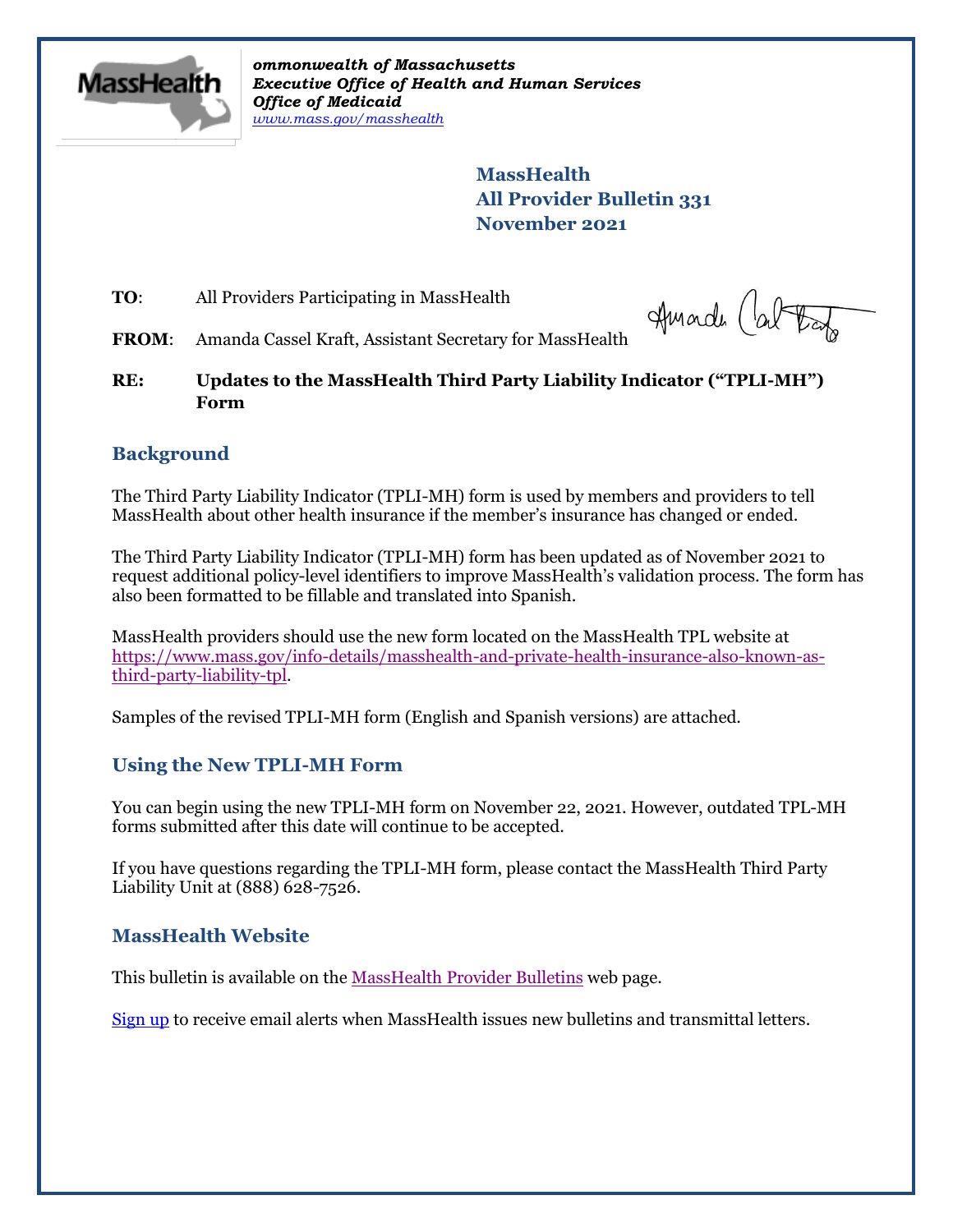**MassHealth All Provider Bulletin 331 November 2021 Page 2 of 2**

### **Questions**

### **Dental Services**

Phone: (800) 207-5019; TTY: (800) 466-7566

### **Long-Term Services and Supports**

Phone: (844) 368-5184 (toll free) Email: [support@masshealthltss.com](mailto:support@masshealthltss.com) Portal: MassHealthLTSS.com Mail: MassHealth LTSS, PO Box 159108, Boston, MA 02215 Fax: (888) 832-3006

### **All Other Provider Types**

Phone: (800) 841-2900; TTY: (800) 497-4648 Email: [providersupport@mahealth.net](mailto:providersupport@mahealth.net) Fax: (617) 988-8974

Follow us on Twitter *[@MassHealth](https://twitter.com/masshealth)*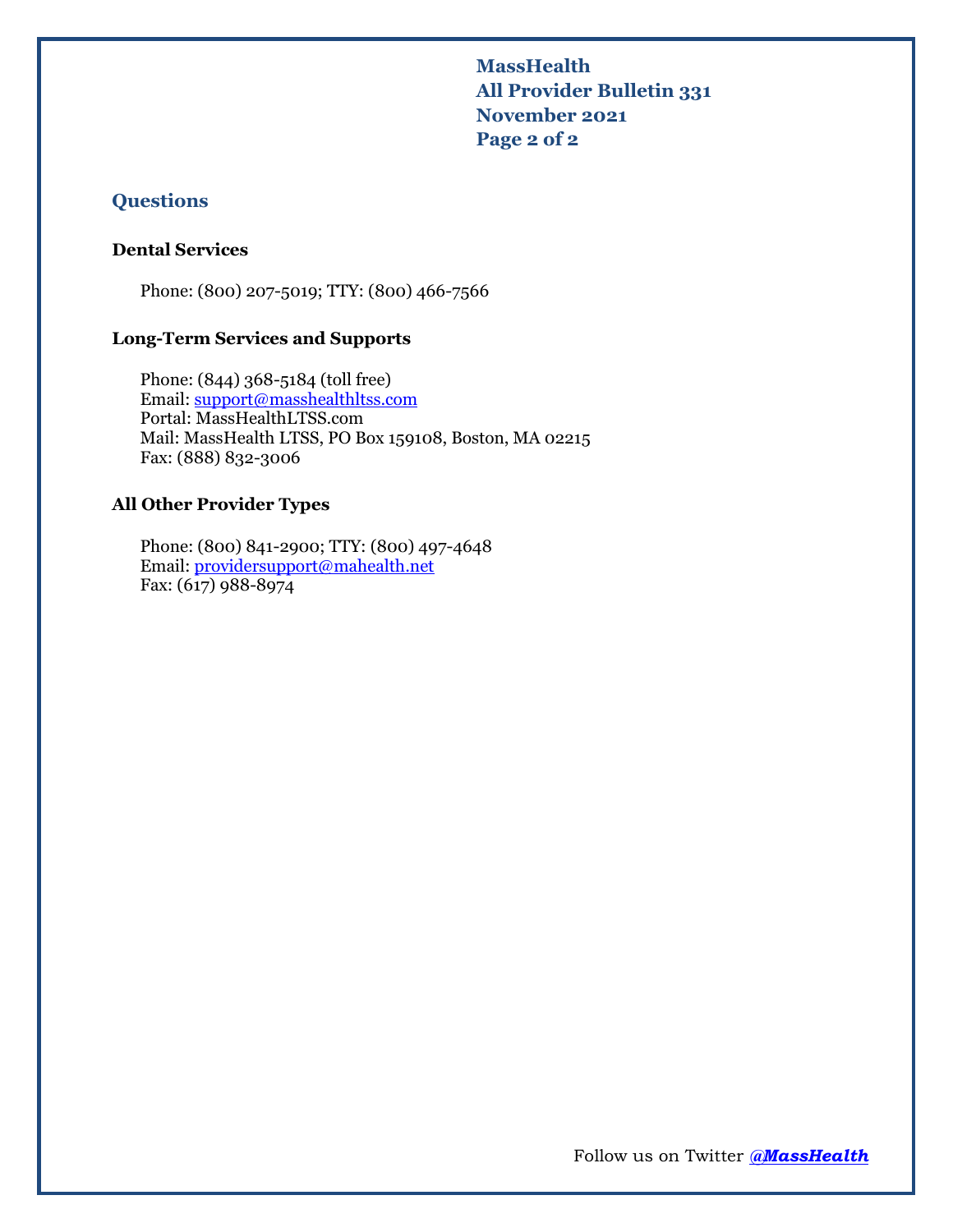# **Third Party Liability Indicator**



| <b>Instructions</b>                                                                                                                                                                                                                   |               |                             |  |  |  |
|---------------------------------------------------------------------------------------------------------------------------------------------------------------------------------------------------------------------------------------|---------------|-----------------------------|--|--|--|
| 1. Complete Step 1: Head of Household Information.                                                                                                                                                                                    |               |                             |  |  |  |
| 2. Complete Step 2: Third Party Liability Information Updates.                                                                                                                                                                        |               |                             |  |  |  |
| 3. Return the form to the MassHealth Third Party Liability Unit by email, fax, or mail.                                                                                                                                               |               |                             |  |  |  |
| Step 1: Head of Household Information (You must complete this section.)                                                                                                                                                               |               |                             |  |  |  |
|                                                                                                                                                                                                                                       |               |                             |  |  |  |
|                                                                                                                                                                                                                                       |               | Last, First, Middle initial |  |  |  |
|                                                                                                                                                                                                                                       |               |                             |  |  |  |
|                                                                                                                                                                                                                                       |               |                             |  |  |  |
| Step 2: Third Party Liability Updates (Complete the Section that you need MassHealth to update.)                                                                                                                                      |               |                             |  |  |  |
| Section I: Commercial Health Insurance Information (Complete only if you need MassHealth to update commercial<br>health insurance information.)                                                                                       |               |                             |  |  |  |
| $\Box$ Add Policy $\Box$ Change Policy $\Box$ Terminate/Close Policy                                                                                                                                                                  |               |                             |  |  |  |
|                                                                                                                                                                                                                                       |               |                             |  |  |  |
| Last, First, Middle initial                                                                                                                                                                                                           |               |                             |  |  |  |
|                                                                                                                                                                                                                                       |               |                             |  |  |  |
|                                                                                                                                                                                                                                       |               |                             |  |  |  |
|                                                                                                                                                                                                                                       |               |                             |  |  |  |
|                                                                                                                                                                                                                                       |               |                             |  |  |  |
|                                                                                                                                                                                                                                       |               | (XXX) XXX-XXXX              |  |  |  |
| Family Members Covered:                                                                                                                                                                                                               |               |                             |  |  |  |
| Name<br>the control of the control of the control of the control of the control of the control of the control of the control of the control of the control of the control of the control of the control of the control of the control | Date of Birth | MassHealth ID Number or SSN |  |  |  |
|                                                                                                                                                                                                                                       |               |                             |  |  |  |
|                                                                                                                                                                                                                                       |               |                             |  |  |  |
|                                                                                                                                                                                                                                       |               |                             |  |  |  |
|                                                                                                                                                                                                                                       |               |                             |  |  |  |
|                                                                                                                                                                                                                                       |               |                             |  |  |  |
|                                                                                                                                                                                                                                       |               |                             |  |  |  |

**Print Clear**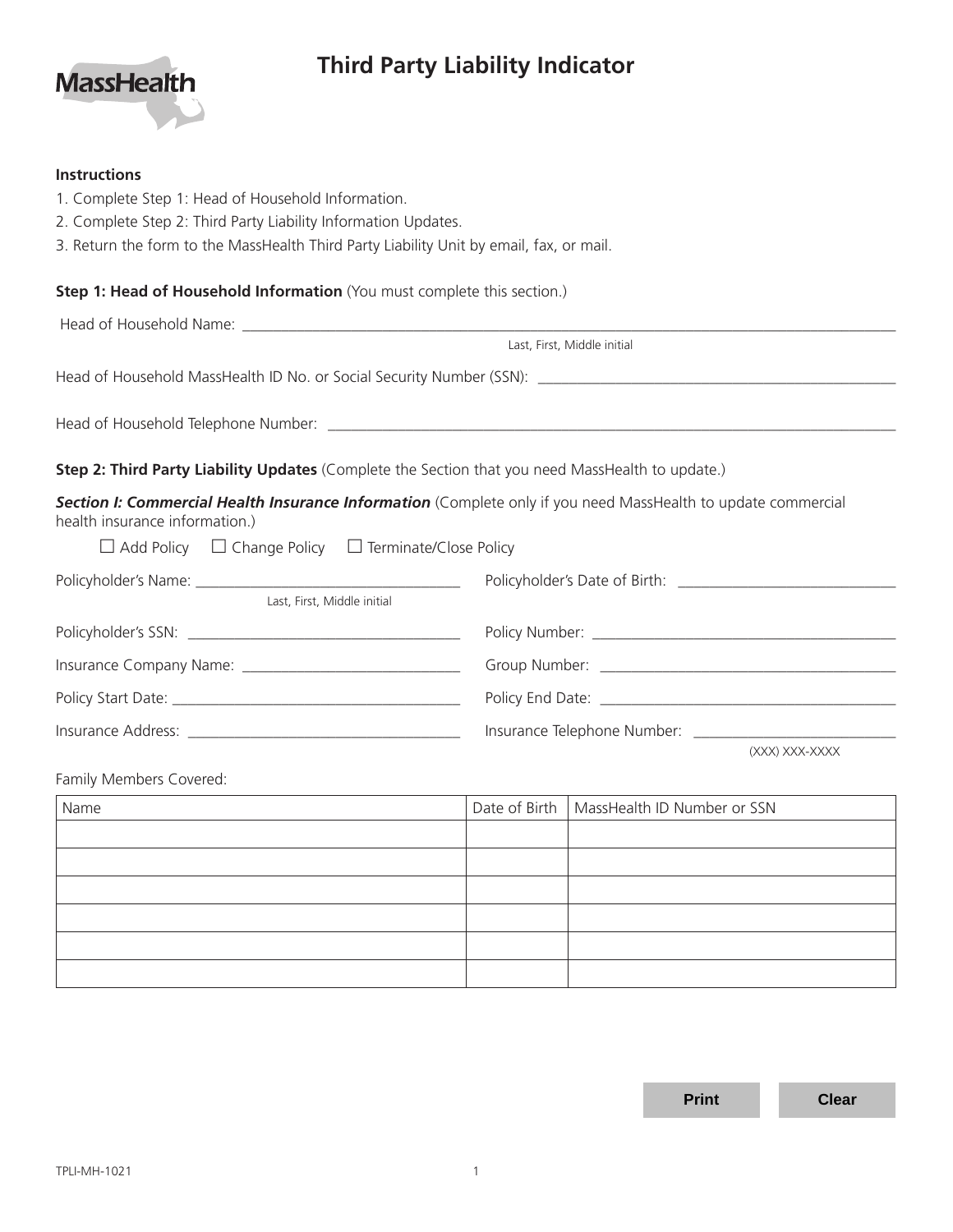|         |                                                                                                                                                                                                                                | <b>Section II: Medicare Information</b> (Complete only if you need MassHealth to update Medicare insurance information.)                                                                                                       |
|---------|--------------------------------------------------------------------------------------------------------------------------------------------------------------------------------------------------------------------------------|--------------------------------------------------------------------------------------------------------------------------------------------------------------------------------------------------------------------------------|
|         | Name: when the contract of the contract of the contract of the contract of the contract of the contract of the contract of the contract of the contract of the contract of the contract of the contract of the contract of the | Medicare Beneficiary Identifier (MBI) Number: _____________________                                                                                                                                                            |
|         | Last, First, Middle initial                                                                                                                                                                                                    |                                                                                                                                                                                                                                |
| Part A: |                                                                                                                                                                                                                                |                                                                                                                                                                                                                                |
|         | Add Policy Start Date: _______________                                                                                                                                                                                         | End Date: ________________                                                                                                                                                                                                     |
|         | □ Close Policy Start Date: _______________                                                                                                                                                                                     | End Date: _______________                                                                                                                                                                                                      |
| Part B: |                                                                                                                                                                                                                                |                                                                                                                                                                                                                                |
|         | Add Policy Start Date: _______________                                                                                                                                                                                         | End Date: ________________                                                                                                                                                                                                     |
|         | $\Box$ Close Policy Start Date: _______________                                                                                                                                                                                | End Date: _______________                                                                                                                                                                                                      |
| Part C: | Note: Part C plans are commonly known as Medicare Advantage plans.                                                                                                                                                             |                                                                                                                                                                                                                                |
|         | □ Add Policy Start Date: ________________ End Date: ______________                                                                                                                                                             |                                                                                                                                                                                                                                |
|         |                                                                                                                                                                                                                                |                                                                                                                                                                                                                                |
|         |                                                                                                                                                                                                                                |                                                                                                                                                                                                                                |
|         |                                                                                                                                                                                                                                | Insurance Carrier: New York Carrier: New York Carrier: New York Carrier: New York Carrier: New York Carrier: New York Carrier: New York Carrier: New York Carrier: New York Carrier: New York Carrier: New York Carrier: New Y |
| Part D: |                                                                                                                                                                                                                                |                                                                                                                                                                                                                                |
|         | □ Add Policy Start Date: _______________ End Date: ______________                                                                                                                                                              |                                                                                                                                                                                                                                |
|         |                                                                                                                                                                                                                                |                                                                                                                                                                                                                                |
|         | □ Close Policy Start Date: _______________ End Date: ____________                                                                                                                                                              |                                                                                                                                                                                                                                |
|         |                                                                                                                                                                                                                                | Plan Name: 1999 - 1999 - 1999 - 1999 - 1999 - 1999 - 1999 - 1999 - 1999 - 1999 - 1999 - 1999 - 1999 - 1999 - 1                                                                                                                 |

## 1. Email: MassHealthTPL@accenture.com

2. Fax: (617) 357-7604

3. Mail: MassHealth Third Party Liability Unit, 519 Somerville Avenue #372, Somerville, MA 02143

**Questions? Call MassHealth Third Party Liability Unit** 

at (888) 628-7526 or TTY (617) 886-8102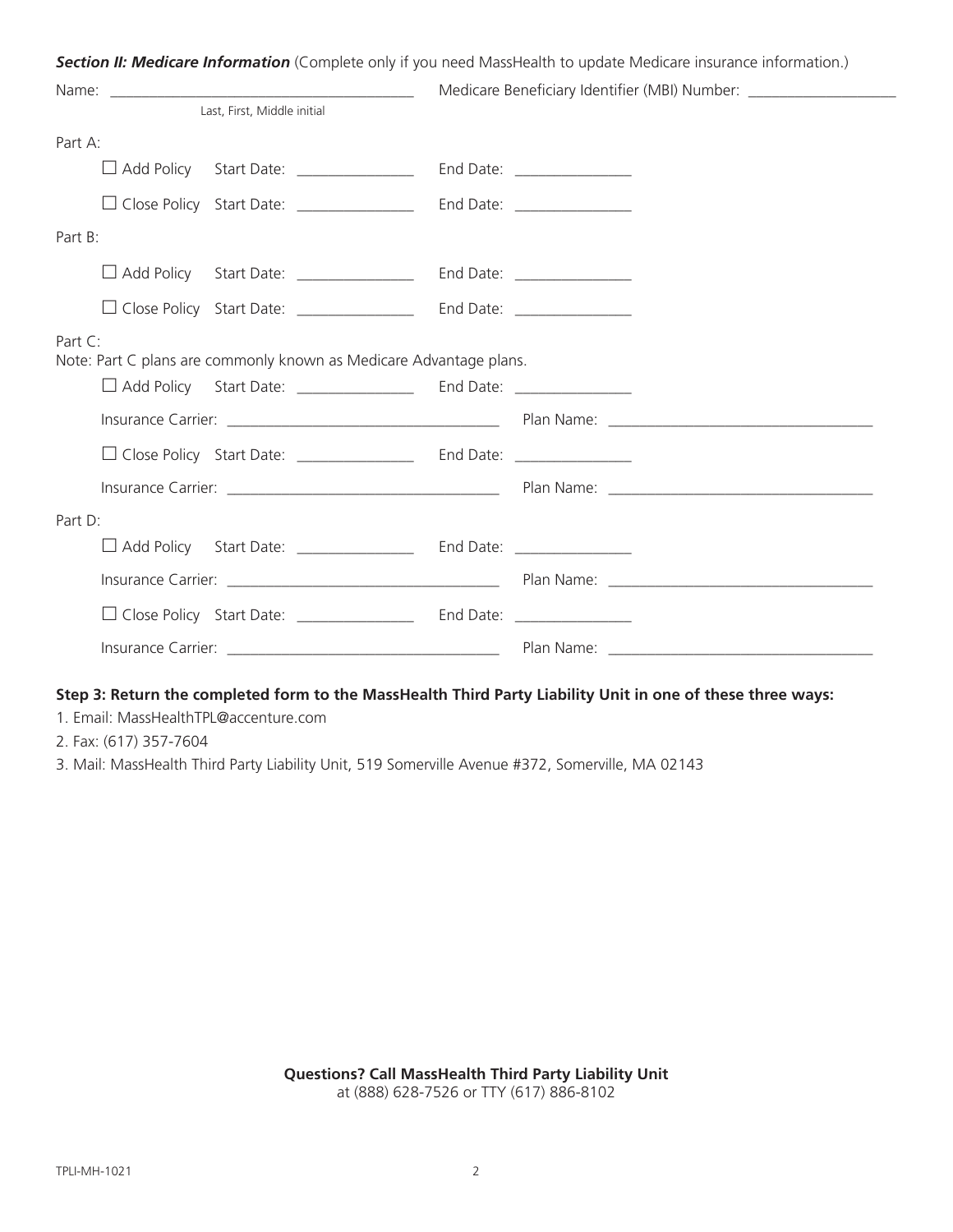

## **Información sobre la responsabilidad de terceros**

### **Instrucciones**

- 1. Complete el Paso 1: Información sobre el jefe del hogar.
- 2. Complete el Paso 2: Actualización de información sobre la responsabilidad de terceros.
- 3. Envíe el formulario a la Unidad de Responsabilidad de Terceros de MassHealth por correo electrónico, fax o por correo postal.

### **Paso 1: Información del jefe del hogar** (Usted debe completar esta sección.)

|                                                                                                                                                                            | Apellido, nombre, inicial del segundo nombre                                                                                 |  |  |  |  |
|----------------------------------------------------------------------------------------------------------------------------------------------------------------------------|------------------------------------------------------------------------------------------------------------------------------|--|--|--|--|
| Número de ID de MassHealth o Número de Seguro Social (SSN) del jefe del hogar: _______________________________                                                             |                                                                                                                              |  |  |  |  |
|                                                                                                                                                                            |                                                                                                                              |  |  |  |  |
|                                                                                                                                                                            | Paso 2: Actualizaciones de la responsabilidad de terceros (Complete la sección que usted necesita que MassHealth actualice.) |  |  |  |  |
| Sección I: Información del seguro de salud comercial (Complete solamente si usted necesita que MassHealth actualice<br>la información sobre el seguro de salud comercial.) |                                                                                                                              |  |  |  |  |
| $\Box$ Agregar póliza $\Box$ Cambiar póliza $\Box$ Cancelar o cerrar póliza                                                                                                |                                                                                                                              |  |  |  |  |
| Apellido, nombre, inicial del segundo nombre                                                                                                                               |                                                                                                                              |  |  |  |  |
| Número de Seguro Social (SSN) del asegurado: ____________                                                                                                                  |                                                                                                                              |  |  |  |  |
| Nombre de la compañía de seguros: _______________________                                                                                                                  |                                                                                                                              |  |  |  |  |
|                                                                                                                                                                            |                                                                                                                              |  |  |  |  |
| Dirección de la compañía de seguros: ______________________                                                                                                                |                                                                                                                              |  |  |  |  |
|                                                                                                                                                                            | (XXX) XXX-XXXX                                                                                                               |  |  |  |  |
| Integrantes de la familia cubiertos:                                                                                                                                       |                                                                                                                              |  |  |  |  |

| Nombre | Fecha de<br>nacimiento | Número de ID de MassHealth o de SSN |
|--------|------------------------|-------------------------------------|
|        |                        |                                     |
|        |                        |                                     |
|        |                        |                                     |
|        |                        |                                     |
|        |                        |                                     |
|        |                        |                                     |

**Print Clear**